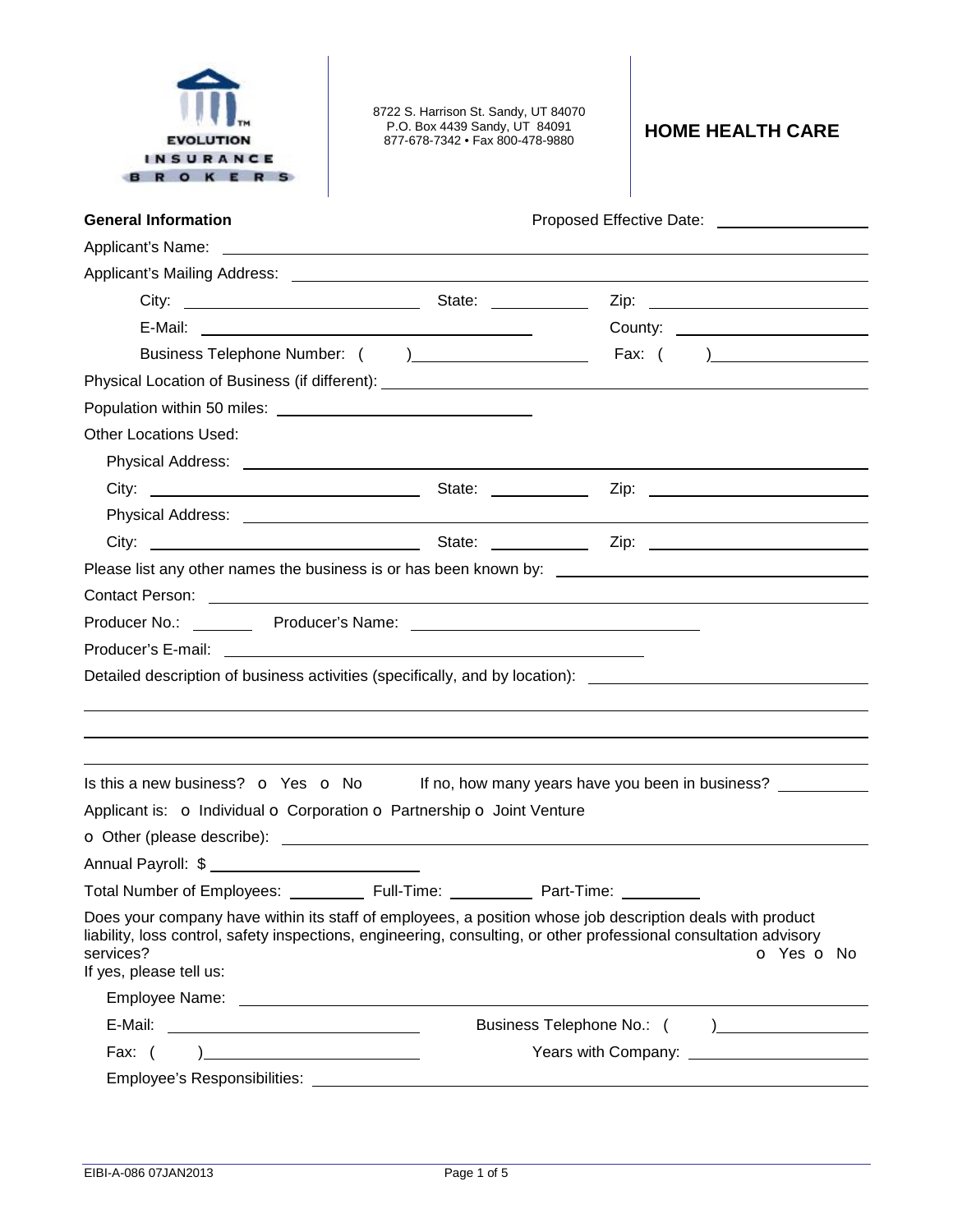## **1. Insurance History**

Who is your current insurance carrier (or your last if no current provider)?

Provide name(s) for all insurance companies that have provided Applicant insurance for the last three years:

|                        | Coverage: | Coverage: | Coverage: |
|------------------------|-----------|-----------|-----------|
| Company Name           |           |           |           |
| <b>Expiration Date</b> |           |           |           |
| <b>Annual Premium</b>  | ۰D        | ۰D        | ۰D        |

Has the Applicant or any predecessor or related person or entity ever had a claim?  $\bullet$  Yes  $\bullet$  No Attach a five year loss/claims history, including details. (REQUIRED)

Have you had any incident, event, occurrence, loss, or Wrongful Act which might give rise to a Claim covered by this Policy, prior to the inception of this Policy? **o Yes o No** Yes **o** No

If yes, please explain:

Has the Applicant, or anyone on the Applicant's behalf, attempted to place this risk in standard markets? o Yes o No

If the standard markets are declining placement, please explain why:

### **2. Desired Insurance**

Note: If Business Auto coverage is requested, a separate application must be completed.

## **Limit of Liability - Professional Liability Coverage:**

|         | Per Act/Aggregate                              | ΟR       | Per Person/Per Act/Aggregate                             |
|---------|------------------------------------------------|----------|----------------------------------------------------------|
| $\circ$ | \$50,000/\$100,000                             | $\circ$  | \$25,000/\$50,000/\$100,000                              |
| $\circ$ | \$150,000/\$300,000                            | $\circ$  | \$75,000/\$150,000/\$300,000                             |
| $\circ$ | \$250,000/\$1,000,000                          | $\circ$  | \$100,000/\$250,000/\$1,000,000                          |
| $\circ$ | \$500,000/\$1,000,000                          | $\circ$  | \$250,000/\$500,000/\$1,000,000                          |
| $\circ$ | Other:                                         | $\Omega$ | Other:                                                   |
|         | Self Insured Retention (SIR) - both coverages: |          | $\Omega$ \$7500<br>$\Omega$ \$2,500<br>$\Omega$ \$5,000  |
|         |                                                |          | $\Omega$ \$10,000<br>$\Omega$ \$25,000<br><b>O</b> Other |

# **3. Business Activities**

- 1. Employer Federal Tax ID #:
- 2. Applicant's total annual gross revenues: \$
- 3. Applicant is:  $\circ$  Individual  $\circ$  Corporation  $\circ$  Partnership  $\circ$  Joint Venture  $\circ$  Other (please describe): \_\_\_\_\_\_\_
- 4. Applicant is:  $\circ$  Operated for Profit  $\circ$  Operated as Non-Profit  $\circ$  Medicare Certified
- 5. Additional Insureds to be added to the insurance coverage contract. List all entities to be named as Insureds with names and addresses as they would appear on the coverage contract issued. Attach additional sheets if necessary. Include an explanation of the interest. Indicate which policy (professional or commercial liability) the insured is required to be named on.

Name: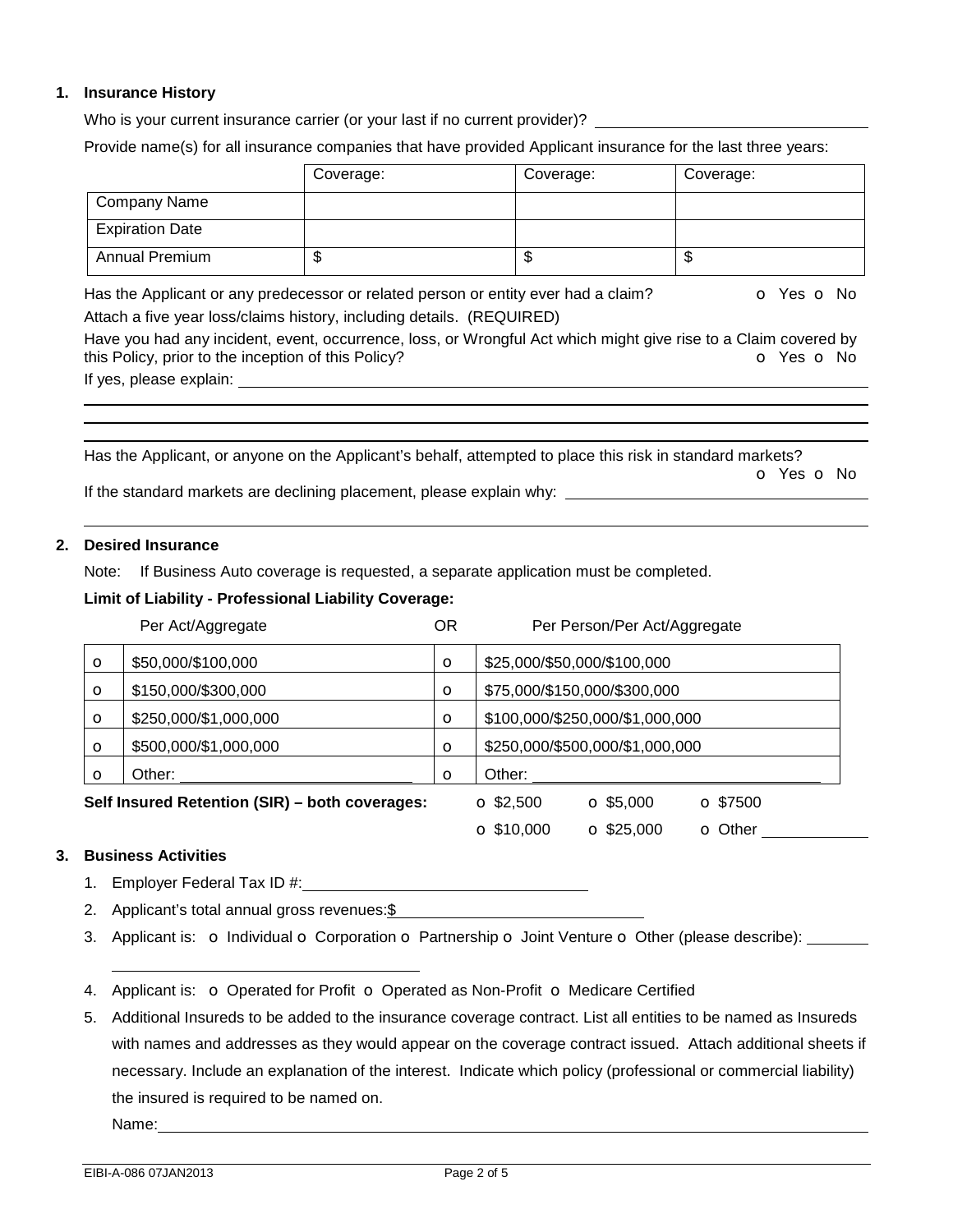Address:

Explanation of Interest:

Which coverage is required: \_\_\_\_\_\_\_\_\_\_\_\_\_\_

6. Complete the following table. Please also complete a list of individual named insureds, employees, contractors and/or volunteers who must be named under the coverage contract issued by the Insurer. Persons not specifically submitted, approved and named will not be provided coverage.

|                                                                                                  | <b>EMPLOYEES</b>                                                                                      |      |         |          | <b>CONTRACTORS</b> |                 |          | <b>VOLUNTEERS</b> |          |
|--------------------------------------------------------------------------------------------------|-------------------------------------------------------------------------------------------------------|------|---------|----------|--------------------|-----------------|----------|-------------------|----------|
|                                                                                                  | # of                                                                                                  | # of | Annual  | Annual   | #                  | Annual          | Annual   | #                 | Annual   |
|                                                                                                  | Full                                                                                                  | Part | Payroll | Hours of |                    | <b>Billings</b> | Hours of |                   | Hours of |
|                                                                                                  | Time                                                                                                  | Time |         | Service  |                    |                 | Service  |                   | Service  |
| Reg. Nurses (RN)                                                                                 |                                                                                                       |      |         |          |                    |                 |          |                   |          |
| Lic. Practical Nurses (LPN),                                                                     |                                                                                                       |      |         |          |                    |                 |          |                   |          |
| Lic. Visiting Nurses (LVN)                                                                       |                                                                                                       |      |         |          |                    |                 |          |                   |          |
| Occupational Therapists,                                                                         |                                                                                                       |      |         |          |                    |                 |          |                   |          |
| Speech Therapists                                                                                |                                                                                                       |      |         |          |                    |                 |          |                   |          |
| Physical Therapists,                                                                             |                                                                                                       |      |         |          |                    |                 |          |                   |          |
| <b>Respiratory Therapists</b>                                                                    |                                                                                                       |      |         |          |                    |                 |          |                   |          |
| Therapists Aides, Lab Asst.,                                                                     |                                                                                                       |      |         |          |                    |                 |          |                   |          |
| X-Ray Technicians                                                                                |                                                                                                       |      |         |          |                    |                 |          |                   |          |
| Dieticians, Nutritionists,                                                                       |                                                                                                       |      |         |          |                    |                 |          |                   |          |
| Dental Hygienists                                                                                |                                                                                                       |      |         |          |                    |                 |          |                   |          |
| Pharmacists                                                                                      |                                                                                                       |      |         |          |                    |                 |          |                   |          |
| Psychologists                                                                                    |                                                                                                       |      |         |          |                    |                 |          |                   |          |
| Social Workers                                                                                   |                                                                                                       |      |         |          |                    |                 |          |                   |          |
| Home Health Aides                                                                                |                                                                                                       |      |         |          |                    |                 |          |                   |          |
| Dialysis Technicians                                                                             |                                                                                                       |      |         |          |                    |                 |          |                   |          |
| <b>Nurse Practitioners</b>                                                                       |                                                                                                       |      |         |          |                    |                 |          |                   |          |
| Other - describe:                                                                                |                                                                                                       |      |         |          |                    |                 |          |                   |          |
|                                                                                                  |                                                                                                       |      |         |          |                    |                 |          |                   |          |
| Please check those services/operations that apply and give percentages of annual revenues:<br>7. |                                                                                                       |      |         |          |                    |                 |          |                   |          |
| Skilled nursing services:<br>%<br>$\circ$                                                        |                                                                                                       |      |         |          |                    |                 |          |                   |          |
| Home health aide services (personal care, chore or companion): ______________ %<br>$\circ$       |                                                                                                       |      |         |          |                    |                 |          |                   |          |
| $\circ$                                                                                          | Infusion Therapy/ Chemotherapy/ Kidney Dialysis / Blood Transfusion / Pediatric Nursing / Respiratory |      |         |          |                    |                 |          |                   |          |
| Therapy:                                                                                         | $\%$                                                                                                  |      |         |          |                    |                 |          |                   |          |
| O                                                                                                | Rehabilitation Therapy / Physical Therapy / Occupational Therapy / Speech Therapy:<br>%               |      |         |          |                    |                 |          |                   |          |

o Supplemental Staffing / Medical Registry: %

o Sales / Rentals of Medical Equipment and Supplies: %

- **o** Pharmacy: <u>\_\_\_\_\_\_\_\_\_\_\_\_\_\_%</u>
- o Others: %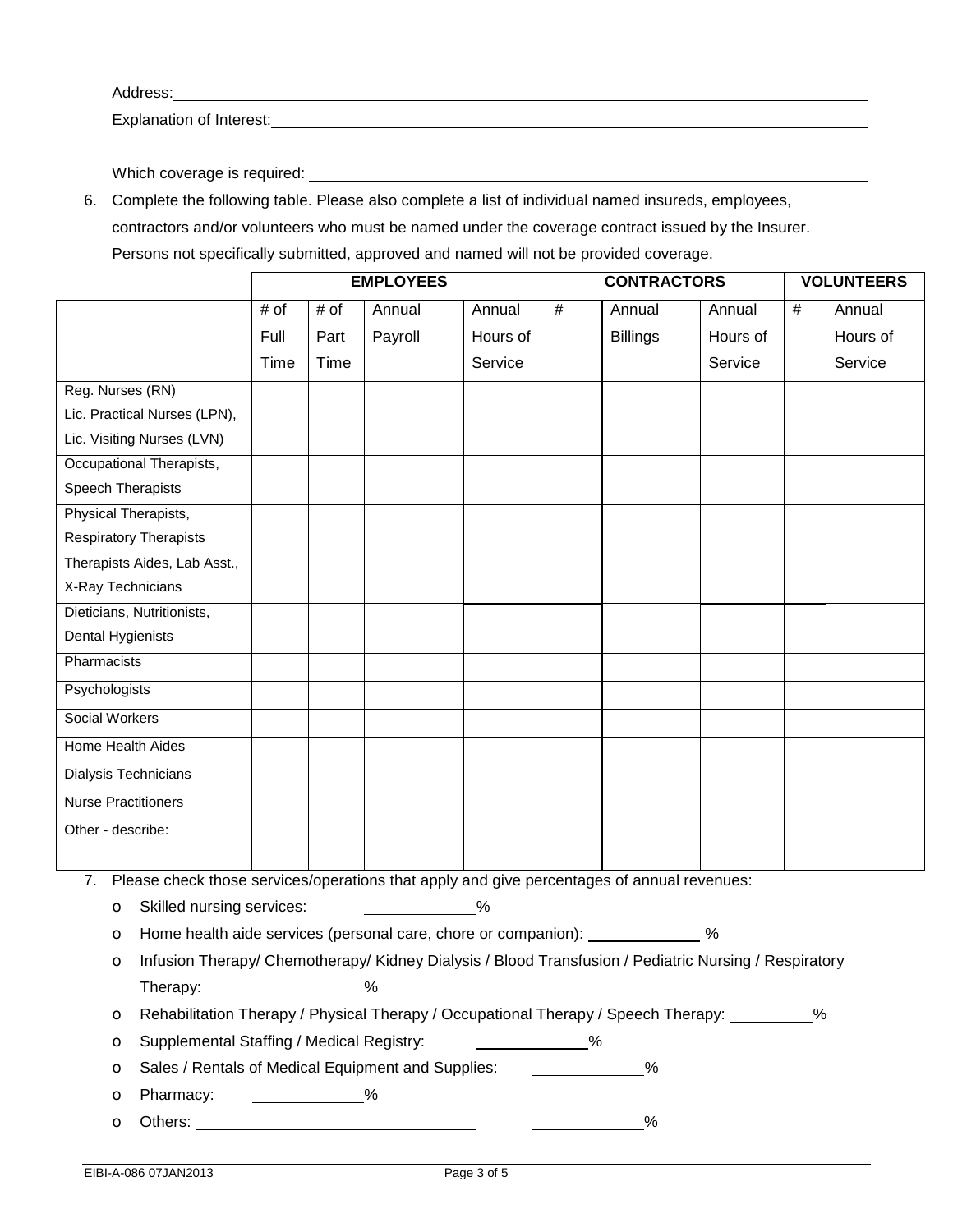8. If you sell or rent medical equipment and supplies, please provide:

|    | \$<br>Annual revenues from sales:<br>а.                                                                         |            |
|----|-----------------------------------------------------------------------------------------------------------------|------------|
|    | b. Annual revenues from rentals:                                                                                |            |
|    | (If you have noted sales or revenue from a or b above, please complete attached supplement).                    |            |
| 9. | Do you operate a pharmacy?                                                                                      | O Yes O No |
|    | If yes, provide annual revenues from pharmacy operations: $\frac{2}{3}$                                         |            |
|    | 10. Does the Applicant contact references for employee's, contractor's and volunteer's before hiring?           |            |
|    |                                                                                                                 | O Yes O No |
|    | 11. Do you verify the educational background of employees/contractors/volunteers?                               | o Yes o No |
|    | 12. Do you require information on any professional liability or work-related claims that the                    |            |
|    | employee/contractor/volunteer might have previously been involved in?                                           | o Yes o No |
|    | Reminder: A separate named person form must be completed for every person to be insured and submitted           |            |
|    | for approval.                                                                                                   |            |
|    | 13. Does the Applicant's policies and procedures include the following:                                         |            |
|    | Guidelines on how to handle complaints from customers, patients or referral services?<br>a.                     | o Yes o No |
|    | Guidelines on the proper handling and disposal of hazardous or infectious wastes?<br>b.                         | O Yes O No |
|    | Guidelines on how to ensure continuity of care and service to patients in the event of an emergency or<br>C.    |            |
|    | disaster?                                                                                                       | O Yes O No |
|    | 14. Is the Applicant aware of any incident, occurrences or circumstances, which may result in any claim or suit |            |
|    | being made?                                                                                                     | O Yes O No |
|    |                                                                                                                 |            |
|    |                                                                                                                 |            |
|    | 15. During the past three years, has any insurance company declined, cancelled or refused similar insurance to  |            |
|    | the Insured?                                                                                                    | O Yes O No |

If yes, please explain:

### **REPRESENTATIONS AND WARRANTIES**

The "Applicant" is the party to be named as the "Insured" in any insuring contract if issued. By signing this Application, the Applicant for insurance hereby represents and warrants that the information provided in the Application, together with all supplemental information and documents provided in conjunction with the Application, is true, correct, inclusive of all relevant and material information necessary for the Insurer to accurately and completely assess the Application, and is not misleading in any way. The Applicant further represents that the Applicant understands and agrees as follows: (i) the Insurer can and will rely upon the Application and supplemental information provided by the Applicant, and any other relevant information, to assess the Applicant's request for insurance coverage and to quote and potentially bind, price, and provide coverage; (ii) the Application and all supplemental information and documents provided in conjunction with the Application are warranties that will become a part of any coverage contract that may be issued; (iii) the submission of an Application or the payment of any premium does not obligate the Insurer to quote, bind, or provide insurance coverage; and (iv) in the event the Applicant has or does provide any false, misleading, or incomplete information in conjunction with the Application, any coverage provided will be deemed void from initial issuance.

The Applicant hereby authorizes the Insurer and its agents to gather any additional information the Insurer deems necessary to process the Application for quoting, binding, pricing, and providing insurance coverage including, but not limited to, gathering information from federal, state, and industry regulatory authorities, insurers, creditors, customers, financial institutions, and credit rating agencies. The Insurer has no obligation to gather any information nor verify any information received from the Applicant or any other person or entity. The Applicant expressly authorizes the release of information regarding the Applicant's losses, financial information, or any regulatory compliance issues to this Insurer in conjunction with consideration of the Application.